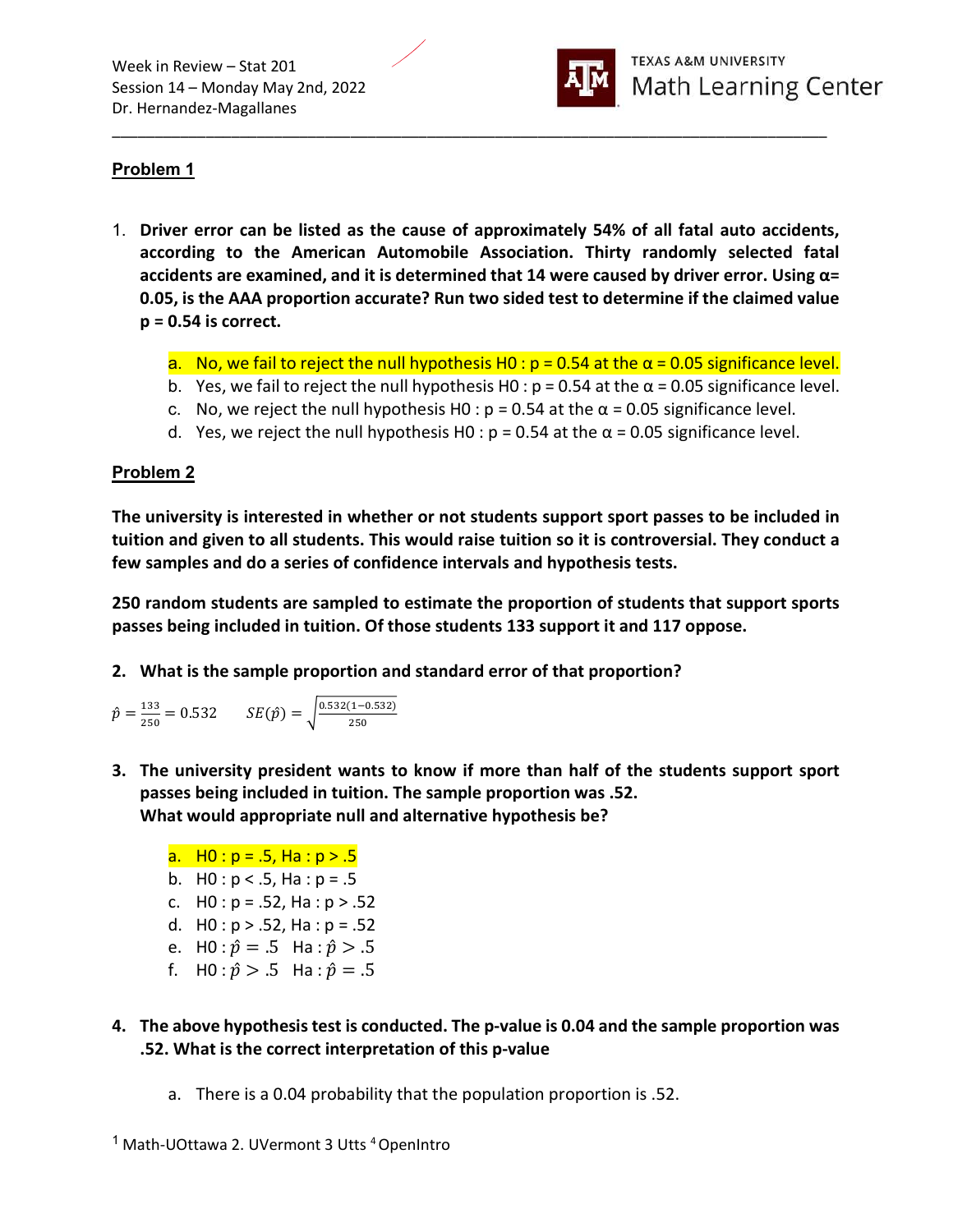

- \_\_\_\_\_\_\_\_\_\_\_\_\_\_\_\_\_\_\_\_\_\_\_\_\_\_\_\_\_\_\_\_\_\_\_\_\_\_\_\_\_\_\_\_\_\_\_\_\_\_\_\_\_\_\_\_\_\_\_\_\_\_\_\_\_\_\_\_\_\_\_\_\_\_\_\_\_\_\_\_\_\_\_\_ b. The true proportion must be bigger than .50.
	- c. If multiple samples and hypothesis tests were done, approximately 4% of them would be have sample means further away from the null hypothesis.
	- d. There is a 0.04 probability that the null hypothesis is correct

## Problem 3

You wish to test a claim that  $\mu \neq 38$  at a level of significance of  $\propto$  = 0.05, and you are given the following information:  $\bar{x}$  = 37.1, n = 35 and s = 2.7. The observations are plotted in the following histogram and qq plot.



### 5. Compute the value of the test statistic.

a. −3.12 b. −2.86 c. −1.97

$$
d. -1.83
$$

$$
t-test = \frac{\bar{x} - \mu}{s/\sqrt{n}} = \frac{37.1 - 38}{2.7/\sqrt{35}} = -1.97
$$

## 6. Are the conditions satisfied for the reported test-statistic? Yes, because the sample size is more than 30 observations and the t-test can be used.

<sup>&</sup>lt;sup>1</sup> Math-UOttawa 2. UVermont 3 Utts <sup>4</sup> OpenIntro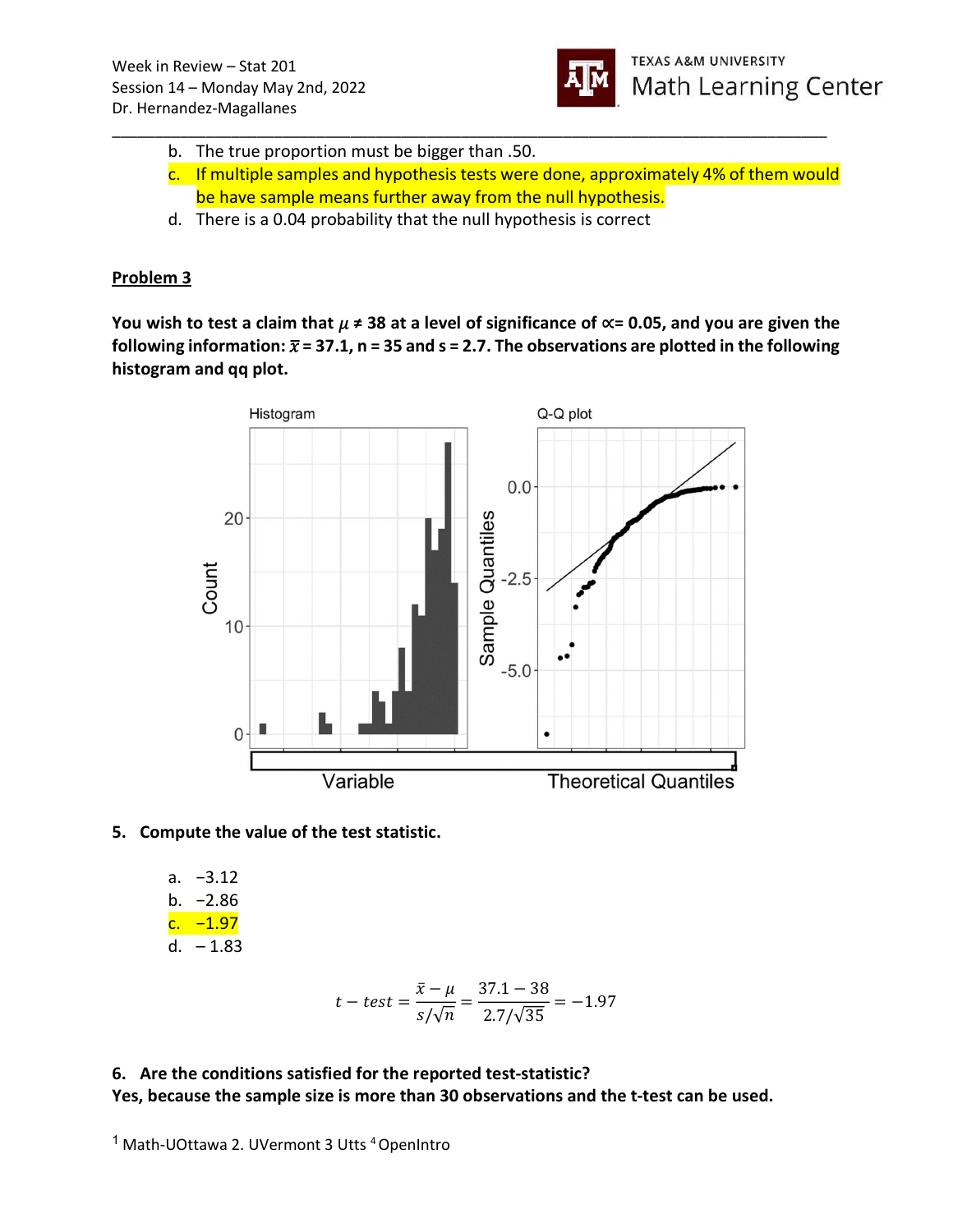

### Problem 4

The hospital administrator randomly selected 64 patients and measured the time (in minutes) between when they checked in to the ER and the time they were first seen by a doctor. The average time is 137.5 minutes and the standard deviation is 39 minutes. She is getting grief from her supervisor on the basis that the wait times in the ER has increased greatly from last year's average of 127 minutes. However, she claims that the increase is probably just due to chance.

\_\_\_\_\_\_\_\_\_\_\_\_\_\_\_\_\_\_\_\_\_\_\_\_\_\_\_\_\_\_\_\_\_\_\_\_\_\_\_\_\_\_\_\_\_\_\_\_\_\_\_\_\_\_\_\_\_\_\_\_\_\_\_\_\_\_\_\_\_\_\_\_\_\_\_\_\_\_\_\_\_\_\_\_

7. Are conditions for inference met? Note any assumptions you must make to proceed.

8. Using a significance level of  $\alpha$ = 0.05, is the change in wait times statistically significant? Use a two-sided test since it seems the supervisor had to inspect the data before she suggested an increase occurred.

9. Would the conclusion of the hypothesis test change if the significance level was changed to  $\alpha$  = 0.01?

7. Independence: The sample is random and 64 patients would almost certainly make up less than 10% of the ER residents. The sample size is at least 30. No information is provided about the skew. In practice, we would ask to see the data to check this condition, but here we will make the assumption that the skew is not very strong.

8. H0 :  $\mu$  = 127. HA :  $\mu$  6= 127; t-test = 2.15; p-value = 0.0316. Since the p-value is less than a= 0.05, we reject H0. The data provide convincing evidence that the average ER wait time has increased over the last year.

9. Yes, it would change. The p-value is greater than 0.01, meaning we would fail to reject H0 at  $a = 0.01$ .

### Problem 5

A patient named Diana was diagnosed with Fibromyalgia, a long-term syndrome of body pain, and was prescribed anti-depressants. Being the skeptic that she is, Diana didn't initially believe that anti-depressants would help her symptoms. However, after a couple months of being on the medication she decides that the anti-depressants are working, because she feels like her symptoms are in fact getting better.

- 10. Write the hypotheses in words for Diana's skeptical position when she started taking the anti-depressants.
- 11. What is a Type 1 Error in this context?
- 12. What is a Type 2 Error in this context?

10. H0: Anti-depressants do not help symptoms of Fibromyalgia. HA: Anti- depressants do treat symptoms of Fibromyalgia.

11. Concluding that anti-depressants work for the treatment of Fibromyalgia symptoms when they actually do not.

<sup>1</sup> Math-UOttawa 2. UVermont 3 Utts <sup>4</sup> OpenIntro